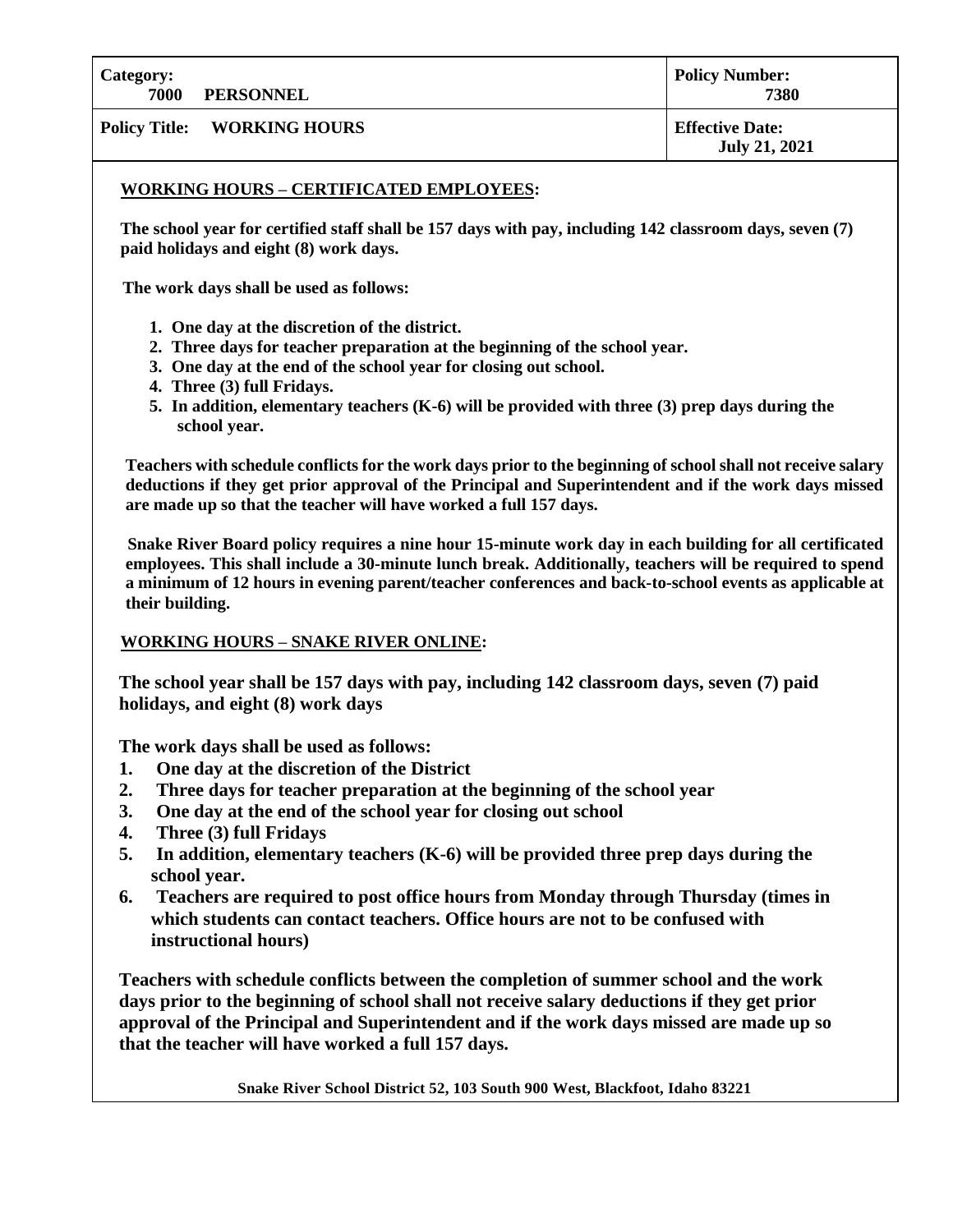| <b>Category:</b><br>7000 | <b>PERSONNEL</b>                   | <b>Policy Number:</b><br>7380                  |
|--------------------------|------------------------------------|------------------------------------------------|
|                          | <b>Policy Title: WORKING HOURS</b> | <b>Effective Date:</b><br><b>July 21, 2021</b> |

## **WORKING HOURS - CLASSIFIED EMPLOYEES:**

- **1. Classified employee work hours vary with assignment.**
- **2. Classified employees who work in excess of forty (40) hours a week (with prior approval of their administrator) shall receive compensation per the district's overtime policy. Compensation for overtime hours, shall be taken within the week of the overtime.**
- **3. Overtime hours are not paid for classified salaried personnel. Classified salaried personnel are those persons whose primary responsibilities are involved in the supervision of other employees. The following positions have been determined to be exempt from Fair Labor Standards Act (FLSA) overtime regulations: Business Manager, District Secretary/Board Clerk, Maintenance Supervisor, Bus Route Supervisor, School Lunch Supervisor, District Mechanic, and Technology Specialists. All other classified personnel are hourly wage employees and are subject to compensation for overtime hours.**

**LEGAL REFERENCE: Idaho Code Section 44-1502 and Idaho Code Section 44-1504**

**Reference: Procedure 7380p, "Working Hours" Policy 7307, "Overtime Hours" Procedure 7307p, "Overtime Hours" Form: Employee Absence Form**

**Snake River School District 52, 103 South 900 West, Blackfoot, Idaho 83221**